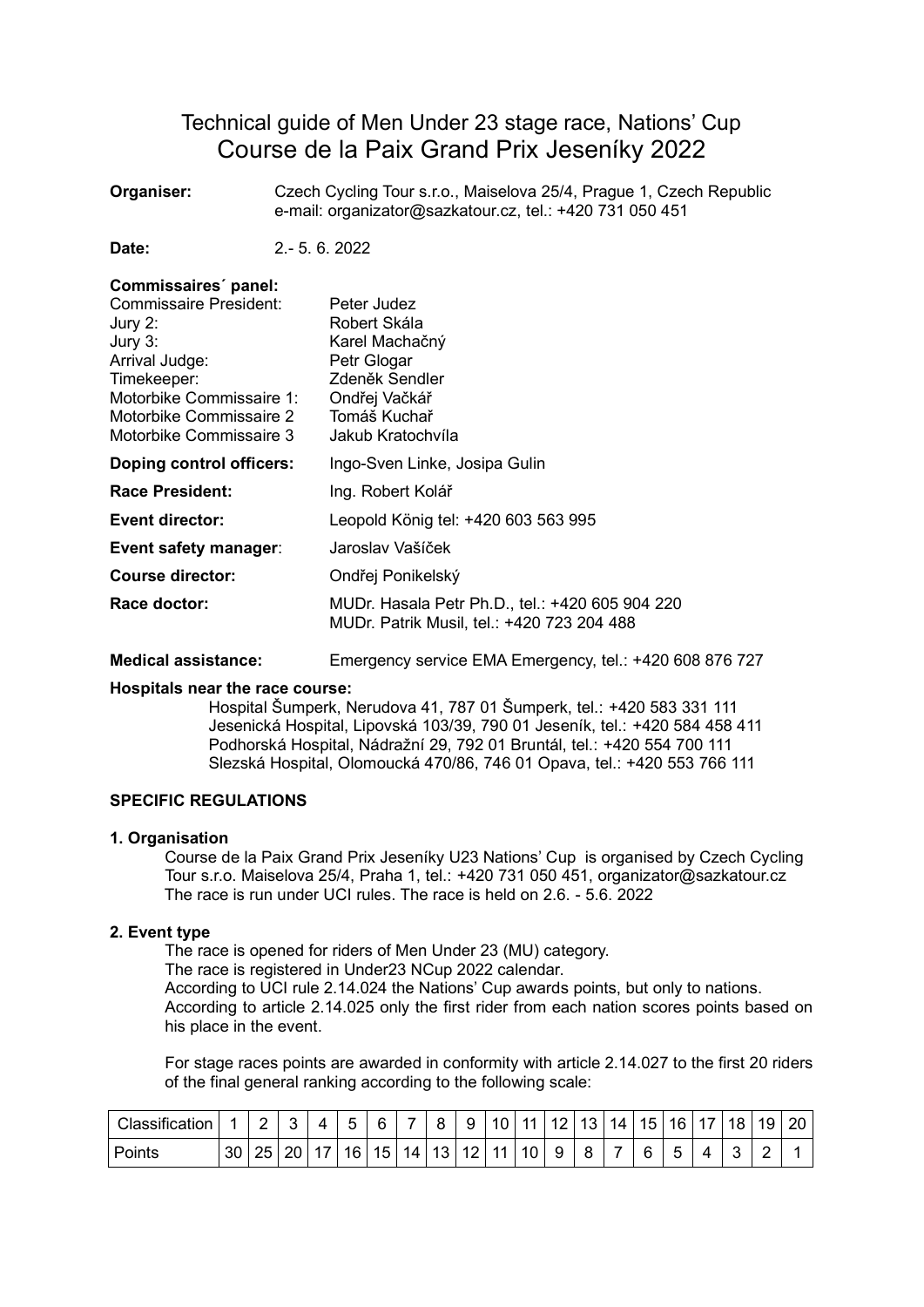For each stage, points are awarded to the first 3 riders of the ranking, according to the following scale:

| Classification |  |  |
|----------------|--|--|
| Points         |  |  |

Race schedule:

| Prologue  | 2.6.2022, Jeseník, 3,37 km ITT,             |  |  |  |  |  |  |  |
|-----------|---------------------------------------------|--|--|--|--|--|--|--|
|           | Start at 17:00, Interval start 30 seconds   |  |  |  |  |  |  |  |
| I.stage   | 3.6.2022, Jeseník – Rýmařov, 131,6 km       |  |  |  |  |  |  |  |
|           | Mass start at 13:30                         |  |  |  |  |  |  |  |
| II.stage  | 4.6.2022, Bruntál – Dlouhé stráně, 134,6 km |  |  |  |  |  |  |  |
|           | Mass start at 12:00                         |  |  |  |  |  |  |  |
| III.stage | 5.6.2022, Jeseník – Jeseník, 166,7 km       |  |  |  |  |  |  |  |
|           | Mass start at 11:00                         |  |  |  |  |  |  |  |

#### **3. Participation**

In accordance with article 2.2.003 the number of starting riders per team is restricted to a minimum of 4 and a maximum of 6. The teams may include only riders of MU category (2000 – 2003). According to article 2.1.005 the race is opened to National teams and mixed teams.

#### **4. Condition for participation**

Invitation from the organiser and a valid licence for year 2022. All participants must hold valid passport or other valid personal identification document. It is necessary to respect visa requirements. All riders and teams' staff members must have confirmation of their health insurance.

#### **5. Race headquarters**

Address: Městský úřad (Town hall), Masarykovo nám.167/1, Jeseník

**Permanence**: **1.6.2022, 16:00 – 18:00** Confirmation of starters and issuing of start numbers at Městský úřad, Masarykovo nám.167/1, Jeseník

**Meeting of organisers, team managers, Jury and Police: 2.6.2022, 10:00,** Městský úřad, Masarykovo nám. 167/1, Jeseník

Meeting according to article UCI 2.2.034: organiser– Police of the Czech Republic – motorcycle drivers – photographers – TV – Jury 2.6.2022 at 10:45, Městský úřad, Masarykovo nám.167/1, Jeseník.

Race headquarters schedule:

|                                 | $16:00 - 18:00$ |
|---------------------------------|-----------------|
| $09:00 - 10:00$ 15:00 $- 16:00$ |                 |
| $09:30 - 10:30$ 18:00 - 18.30   |                 |
| $08:30 - 09:30$ 18:00 - 19:00   |                 |
| $09:00 - 10:00$ 16:00 $- 18:00$ |                 |
|                                 |                 |

#### **6. Radio-Tour**

RADIO-TOUR will be broadcasted on frequency UHF 448,490 MHz.

#### **7. Neutral mechanical assistance**

For mass start stages the organiser provides 3 neutral mechanical vehicles Mavic.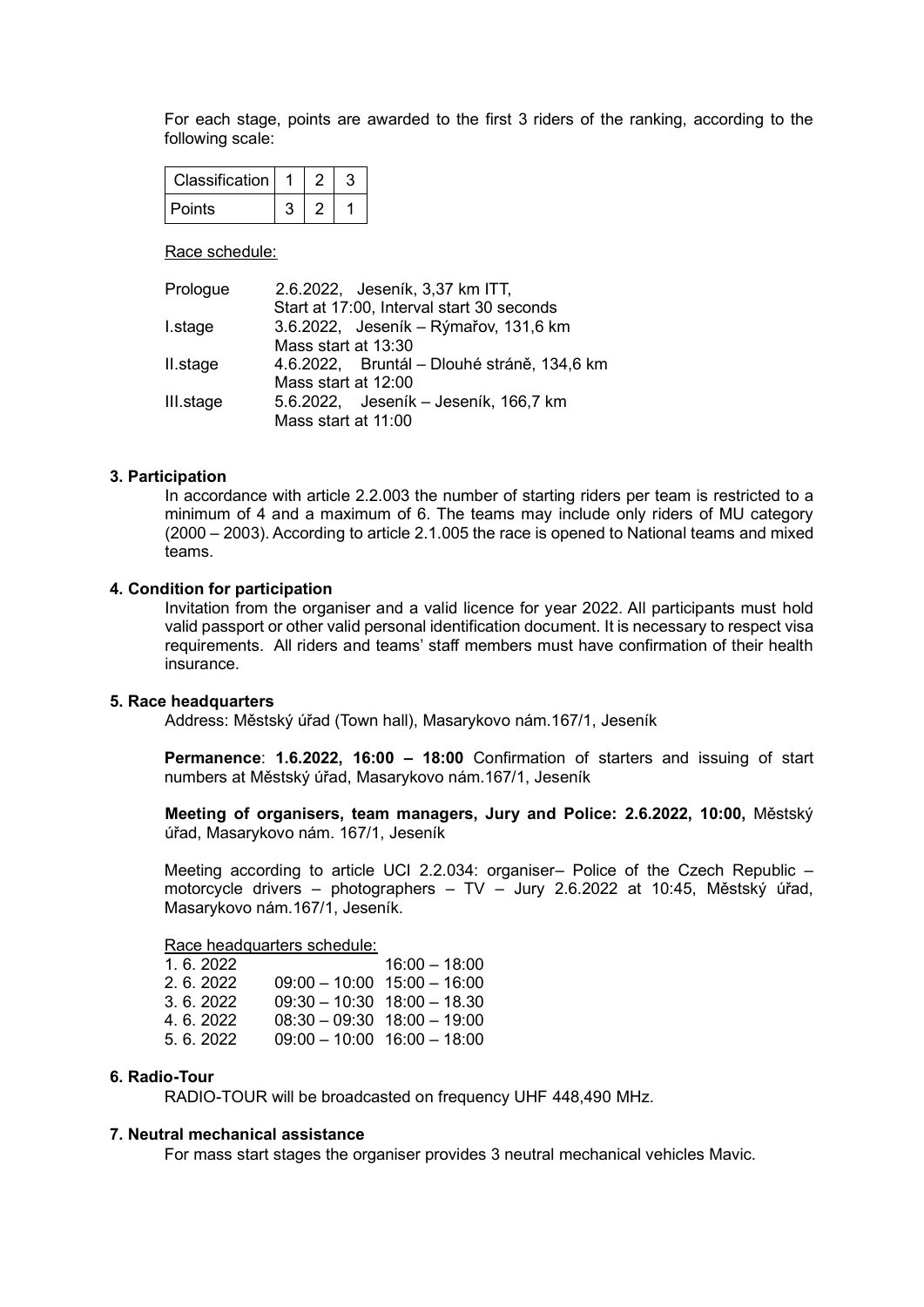### **8. Protected area before stages´ finish**

In case of duly noted fall, puncture or mechanical incident recognized by the commissaires in the area of the last 3 km of stage 1, 2 and 3 with mass start articles 2.6.027 and 2.6.029 will be applied.

Stage 2 is considered a stage with the finish on the top of a hill – climb and UCI article 2.6.027 will not apply.

# **9. Bonifications**

Bonifications are awarded according to articles 2.6.019 - 2.6.021 as follows: a) Bonifications at the finish of stage 1, 2 and 3:

1st place 10 sec.,

2nd place 6 sec.

3rd place 4 sec.

b) Bonifications at intermediate sprints of stage 1, 2 and 3:

1st place 3 sec., 2nd place 2 sec, 3rd place 1 sec

# **10. Time limit**

For each stage the time limit is set to 15% of stage winner´s time.

In exceptional cases only, unpredictable and of force majeure, the commissaires panel may extend the finishing time limits after consultation with the organiser.

In case riders out of time limit are excluded of this time limit by the commissaires, they shall have confiscated the equivalent points awarded to the winner of this stage to their individual general classification by points even if their points total in this classification becomes negative.

# **11. Classifications**

The race consists in the following classifications:

# **A) Individual time classification - SAZKA, yellow jersey**

Winner of this classification is the rider with lowest sum of times recorded during each stage. In case of same times in individual classification in final placing, the following criteria shall be applied:

- 1. lower fractions of a second registered during individual time trial
- 2. lower sum of placings obtained in each stage
- 3. better placing in the last stage ridden

Leader of this classification obtains the **yellow** jersey and is required to wear this jersey.

# **B) Points classification – MND, green jersey**

Points are awarded at the finish of each stage.

Points are awarded for the following placings at the finish:

Stages with mass start: 1st –15th place: 25, 20, 16, 14, 12, 10, 9, 8, 7, 6, 5, 4, 3, 2 a 1 point. Winner of this classification is the rider with highest sum of points. In case of same points at the finish of the classification, the following criteria shall be applied:

1. number of stage wins

2. number of wins in intermediate sprints counting for the general classification on points

3. general individual classification by time

Leader of this classification obtains the **green** jersey and is required to wear this jersey.

# **C) Climbers Classification – SATUM, blue jersey**

Consists of mountain primes. Points are awarded for the first 5 riders: 5, 4, 3, 2 a 1 point. Winner of this classification is the rider with highest sum of points received in mountain primes.

In case of same points in the general climber's classification for more riders, the following criteria shall be applied:

- 1. number of wins in mountain primes
- 2. general individual classification by time

Leader of this classification obtains the **blue** jersey and is required to wear this jersey.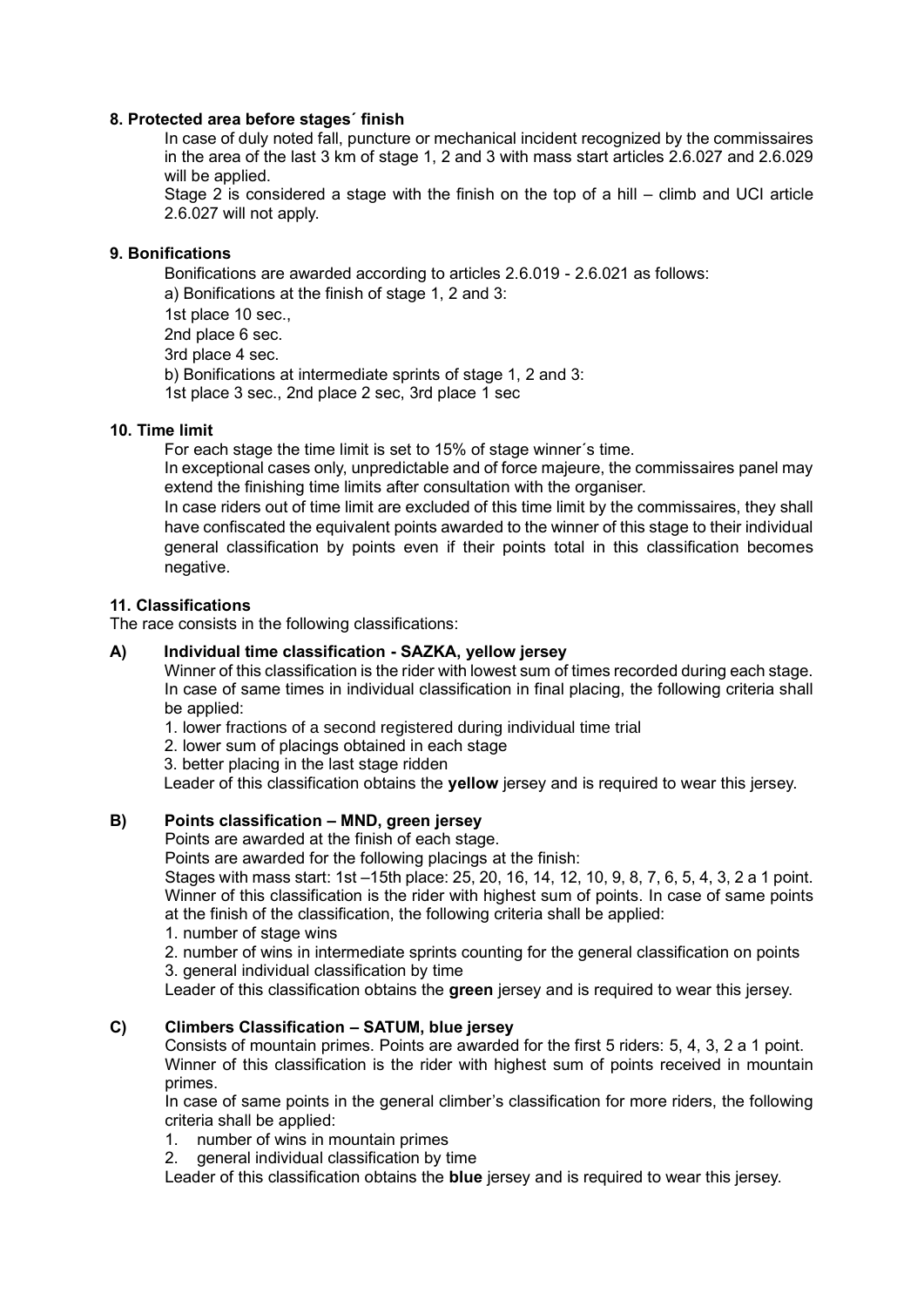# **D) Best U21 rider classification – NADACE ČEZ, orange jersey**

Winner of this competition is the best placed U21 rider in the general individual classification by time. He obtains the **orange** jersey and is required to wear this jersey.

# **E) Best Czech rider classification – B OF B CARS, white jersey**

Winner of this competition is the best placed Czech rider in the general individual classification by time. Leader of this classification obtains the **white** jersey and is required to wear this jersey.

# **F) Team competition**

The team classification in stage shall be calculated on the basis of the sum of the three best individual times from each team.

In case of same times in team classification in stage the following criteria shall be applied:

1. better sum of places of the first 3 team riders with the best times on the stage

2. better placing of their best rider on the stage classification

The team general classification will be calculated on the basis of the sum of the three best individual times from each team in all stages.

In the case of same times in the general team classification, the following criteria shall be applied:

1. higher number of first places in the daily team classification

2. higher number of second places in the daily team classification etc.

If there is still a draw, the teams will be separated by the placing of their best rider in the general individual classification.

Any team reduces to fewer than three riders will be eliminated from the general team classification.

Riders of the leading team in the general team classification are required to wear a distinctive sign provided by the organiser.

# **12. Doping control**

Doping control will be carried out according to UCI Antidoping rules.

Location of antidoping control rooms:

- **2.6.2022 Jeseník:** Hotel Slovan**,** Masarykovo náměstí, Jeseník
- **3.6.2022 Rýmařov:** Hotel Praděd, náměstí Svobody 456/12, 795 01 Rýmařov
- **4.6.2022 Kouty nad Desnou:** ski areal K3
- **5.6.2022 Jeseník:** Hotel Slovan, Masarykovo náměstí, Jeseník

### **13. Awards ceremony**

According to article 1.2.112 of UCI rules the concerned riders must participate in official ceremonies and must arrive no later than 10 minutes after crossing the finish line.

# **A) After each stage:**

- First 3 riders in stage classification
- Leader of the general individual classification by time
- Leader of the general individual classification by points
- Leader of the general mountain classification
- Leader of the general individual classification U21
- The best Czech rider in the general individual classification by time
- The most active rider in the stage

# **B) After the last stage:**

- First 3 riders in stage classification
- First 3 riders of the general individual classification by time
- Winner of the general individual classification by points
- Winner of the general mountain classification
- Winner of the general individual classification U21
- The best Czech rider in the general individual classification by time